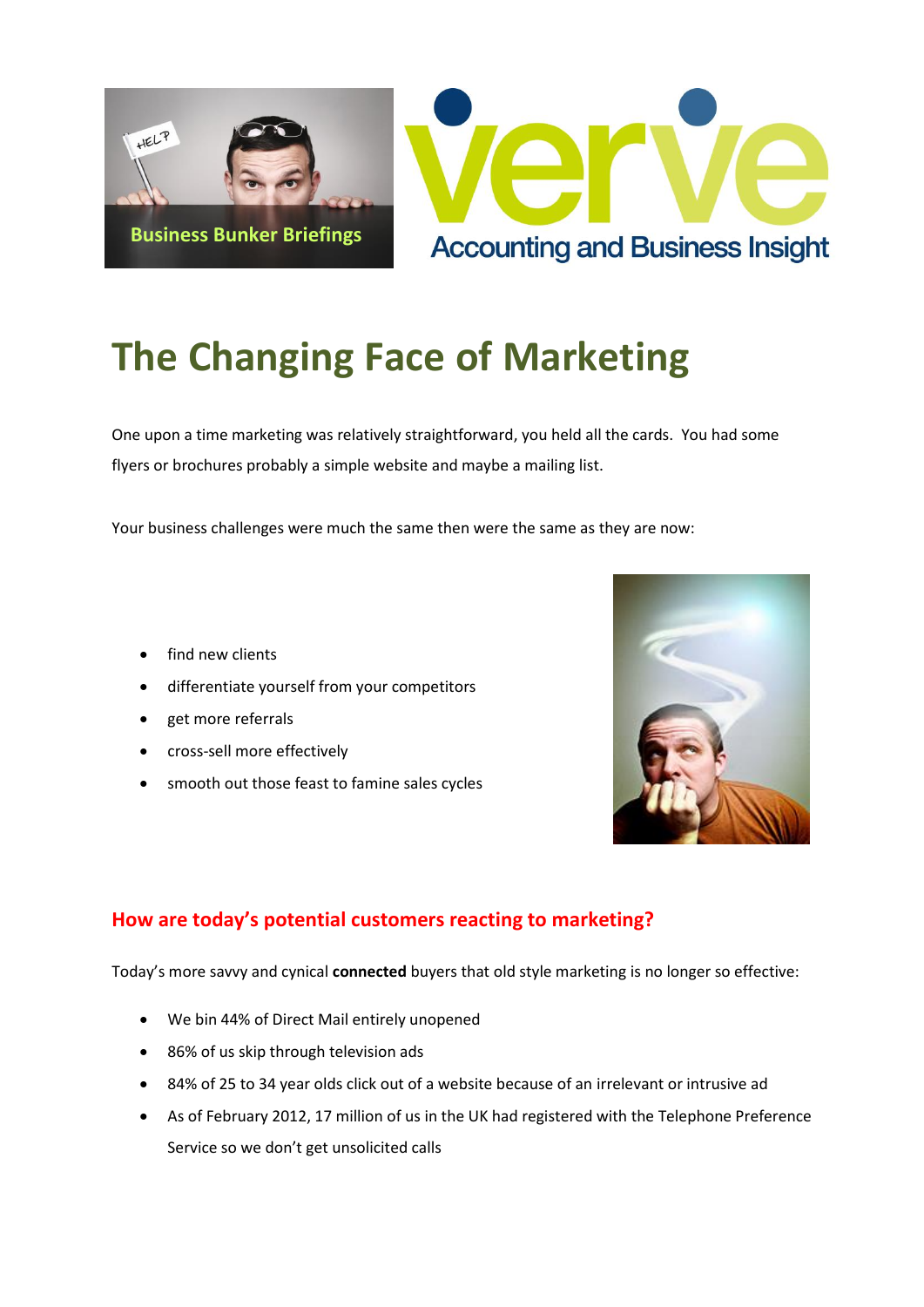I'm guessing you recognise yourself in this and ….**if you're behaving like that… why wouldn't your customers be doing the same?**



#### **How do we make up our minds to buy?**

If we don't like the old methods what **are** we doing? Well here's the more likely path we – and of course your potential customers – are following today:

Fred needs some marketing help:

**He asks his networking groups** – "There's a really helpful blog I'm following" There's this great video I saw recently" "One of my contacts on LinkedIn has lots of recommendations"

**He asks his social media contacts** – My accountant's marketing company is brilliant"

**He looks on the internet** – one company has a video and a blog which has raised their SEO so that they come up on page 1. On their website he finds helpful case studies and advice. He signs up for their newsletter

Are you cynical about the amount of online reference s here? Let's look at some stats from th3e office of National Statistics:

- In 2013 73% of UK Adults accessed the internet every day
- In 2013, 72% of all adults bought goods or services online, up from 53% in 2008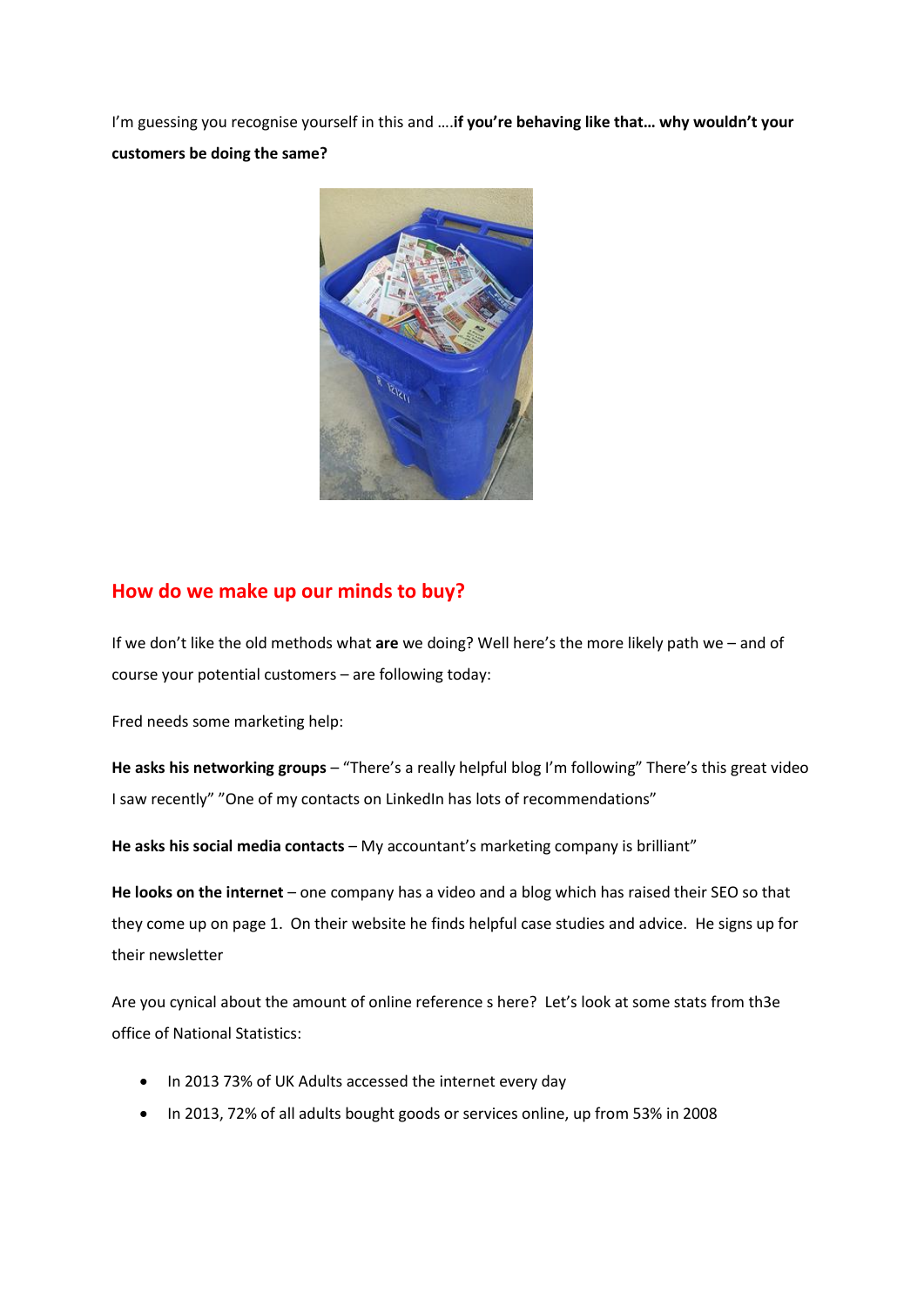Oh and by the way, because looking on the internet has become embedded in our everyday lives the way to search for information has shifted from our laptops and PC's to our smartphones. This has real significance for business with access to the Internet using a mobile phone more than doubling between 2010 and 2013 from 24% to 53%



## **There are three main reasons why we've changed the way we look before we buy:**

- 1. The internet has changed the game there are alternate methods for finding, researching and buying
- 2. We live in an increasingly cynical world "people who sell things might just do or say anything to get a sale"
- 3. Social media has transformed our ability to communicate and connect online and this is where recommendations and validations are happening every day.

On top of this, in a fast paced word, if you're looking for information you want it NOW – and you don't want sales spiel. The information that you seek needs to be relevant so that it informs and assists you.

You may even appreciate being entertained a little – your reaction will be "they sound fun, or they sound like my kind of company" If YOU are doing that, why wouldn't your prospective customers be doing the same?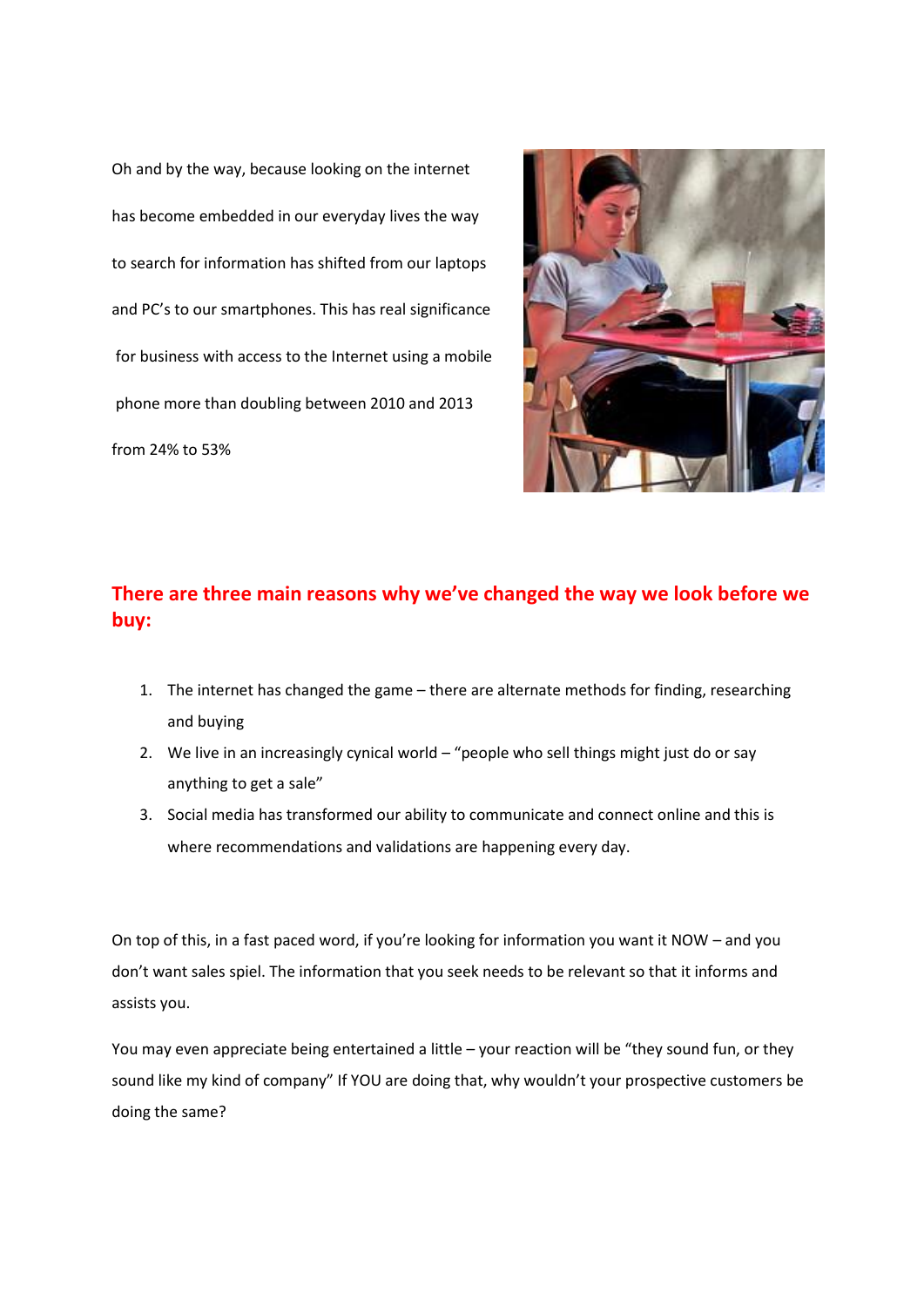So here's your problem – you're the expert in what you do and you KNOW there are buyers out there who would really benefit from your product of service so…

#### **How on earth do you get the attention of your target market?**

Generally speaking this is about proactively producing high quality valuable content that is **read, trusted and shared.** Content is the words on the page your customers read, the copy on your website, the latest blog post, the links you highlight on Twitter, the videos and images you share. So **words, knowledge and information.**

Let's face it if you don't consider the use content to tell the world about your professional expertise and achievements it is likely that only your existing clients and the people they refer to you will know about them!

By v**aluable** content I mean content with a bigger purpose. This is information which is genuinely useful and relevant in the eyes of your target market or customers because this leading them to turn to you when the time comes to buy

In other words you are improving their lot. You might be interested in this example by a Primary School Governor:

*"I was searching to other day for legal firms that specialised in helping schools convert into academies. It's a crowded market, yet one firm kept coming up top. The firm has created a straightforward and well-written guide that answered all my ground-level questions on the subject*

*It wasn't particularly visual, it simply laid out the key areas I needed to understand. It won me over during the research phase. I didn't want to immediately "ring for a free appraisal" talking is something that comes a bit later, when you've orientated yourself in the area, and you know what you don't know and where you need help.*

*This company had showed themselves to be authoritative, helpful and on the ball. They'll be the first place we go when the time is right"*

So there's a **fundamental shift in marketing approach** instead of businesses focusing on pushing out sales messages that are ignored they are required to provide something of value - **so you should stop selling and start helping.**

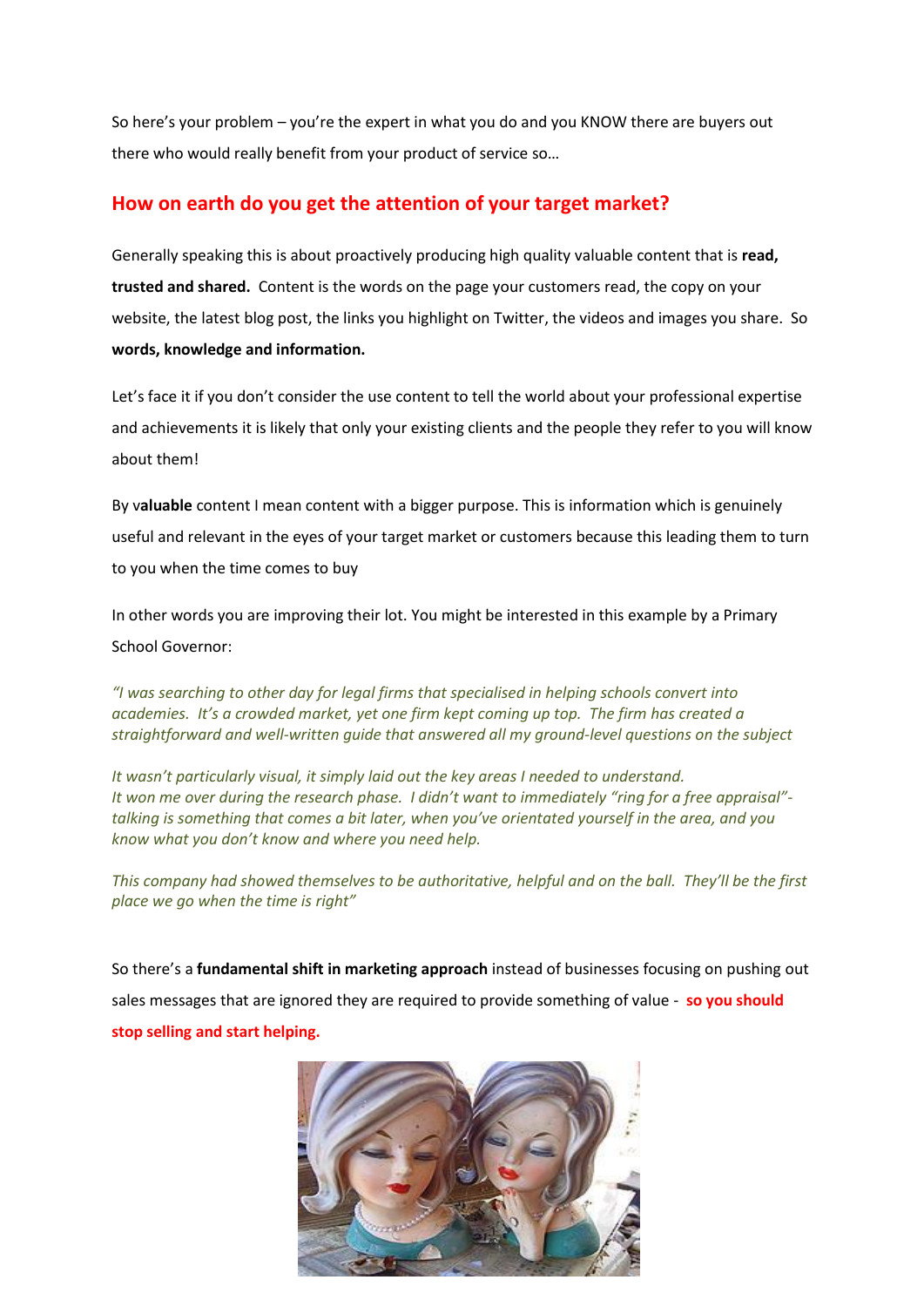This is not new – think of supermarkets like Waitrose encouraging you to buy more food stuffs by giving away lovely recipe cards …however it is more **commercially prevalent** which means you probably have to up your game.

So, no more ad hoc campaigns run once or twice a year when leads run out - this is about marketing as part of your day to day activities.



#### **Which SME's are doing this successfully?**

Scottish Law Firm www.**[Inksters.com](http://www.inksters.com/)** bucks the trends about their sector's reticence over online marketing- sharing their expertise through valuable content shared on Twitter, their niche websites and videos. Essentially they are putting years of legal knowledge online – a generous move - so perhaps it's no coincidence that they draw in 20% of their leas straight from the web

Tensile fabric specialists www.**[BaseStructures](http://www.basestructures.com/)**.com has beat the recession with their value of orders tripling. The platform for their content marketing programme is their "Knowledge Bank" section of the website

[www.payroll-services-centre](http://www.payroll-services-centre/) has packed their website with helpful content including a resources section, jargon buster, blog, downloads, newsletter and social media feeds. In two months their Google ranking soared and their content marketing strategy draws in 60 inbound leads a month

These are all small companies with which you may be able to identify but the big boys are playing the same game. Even Coca Cola who have long been wedded to creative advertising announced they were switching their focus to sharing excellent content in 2012.

Here's what their VP of Global Advertising Strategy said

*"All advertisers need a lot more content so that they can keep the engagement with consumers fresh and relevant, because of the 24/7 connectivity. If you're going to be successful around the world, you have to have fat and fertile ideas at the core.*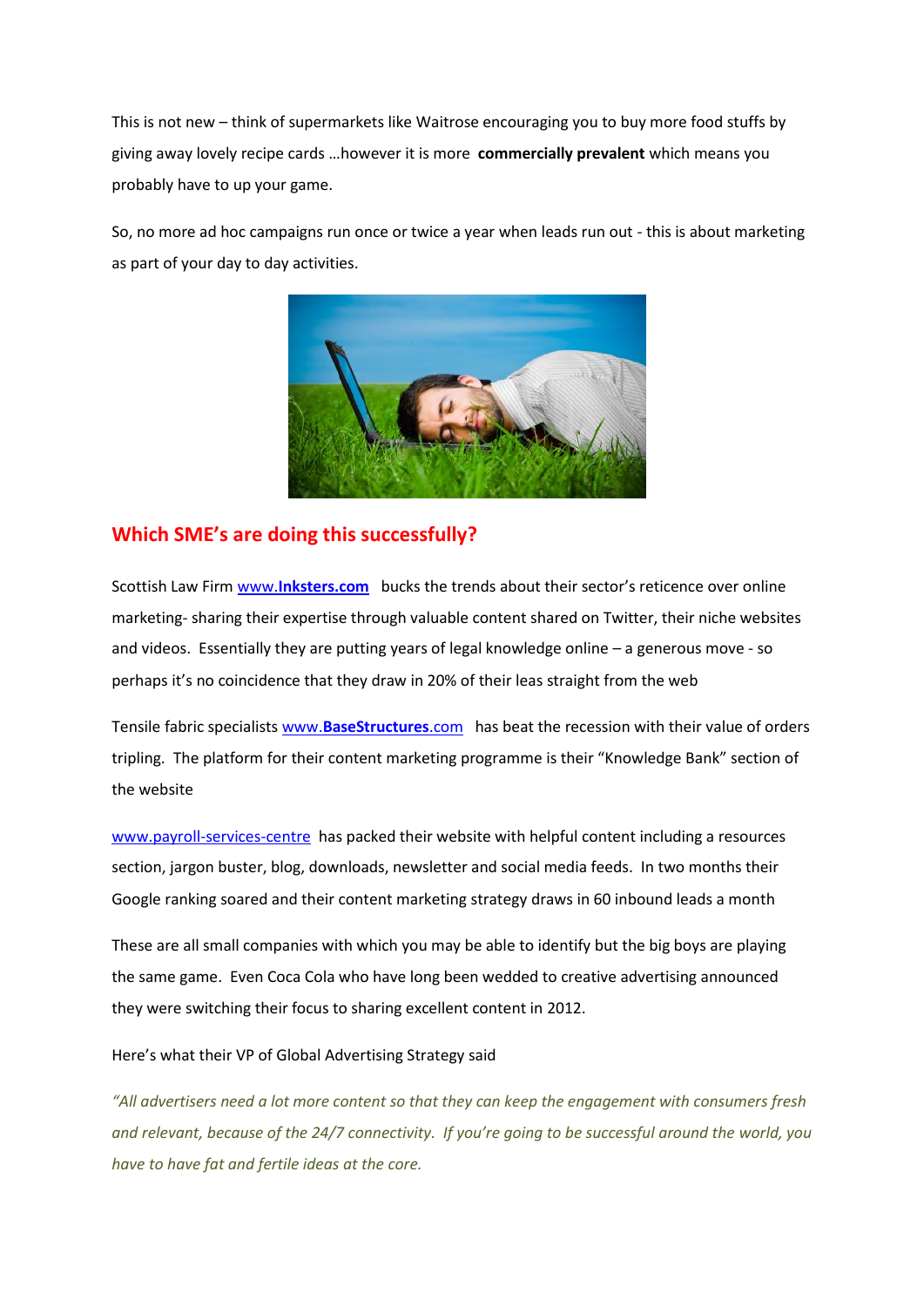## **Increasing your Marketing Reach**

Now we may not be seeking global domination but even working locally the great thing about social media is that it has made it easy to build up a large network and communicate with it – dramatically increasing the number of people we "know" and who know us.

This makes referrals very easy, it takes seconds to tweet an answer to "Know any good local marketing companies?" because most of your friends and contacts have trusted networks in whom they trust for advice and referrals. The difference is that this is now shared publicly rather than one to one.

And of course it is now easier and cheaper to publish and spread our ideas than ever before.

So might it be worth considering converting your knowledge, expertise and ideas into information that is useful and meaningful to your customers? Let's look at an opinion poll conducted by "Roper Poll" they found out that:

- 80% of business decision-makers prefer to get company information in a series of articles rather than advertisements.
- 77% of people understand that the underlying premise of an organisation's content is to sell them something - but are OK with this if they get something out of it.
- 61% say valuable content makes them feel closer to the company that delivers and they are more likely to buy from them.

#### **So in what vehicles can you share valuable content?**

Here's the usual channels:

- Video
- Blog
- PowerPoint
- Webcasts or Podcasts
- PDF documents
- Self-Published E-books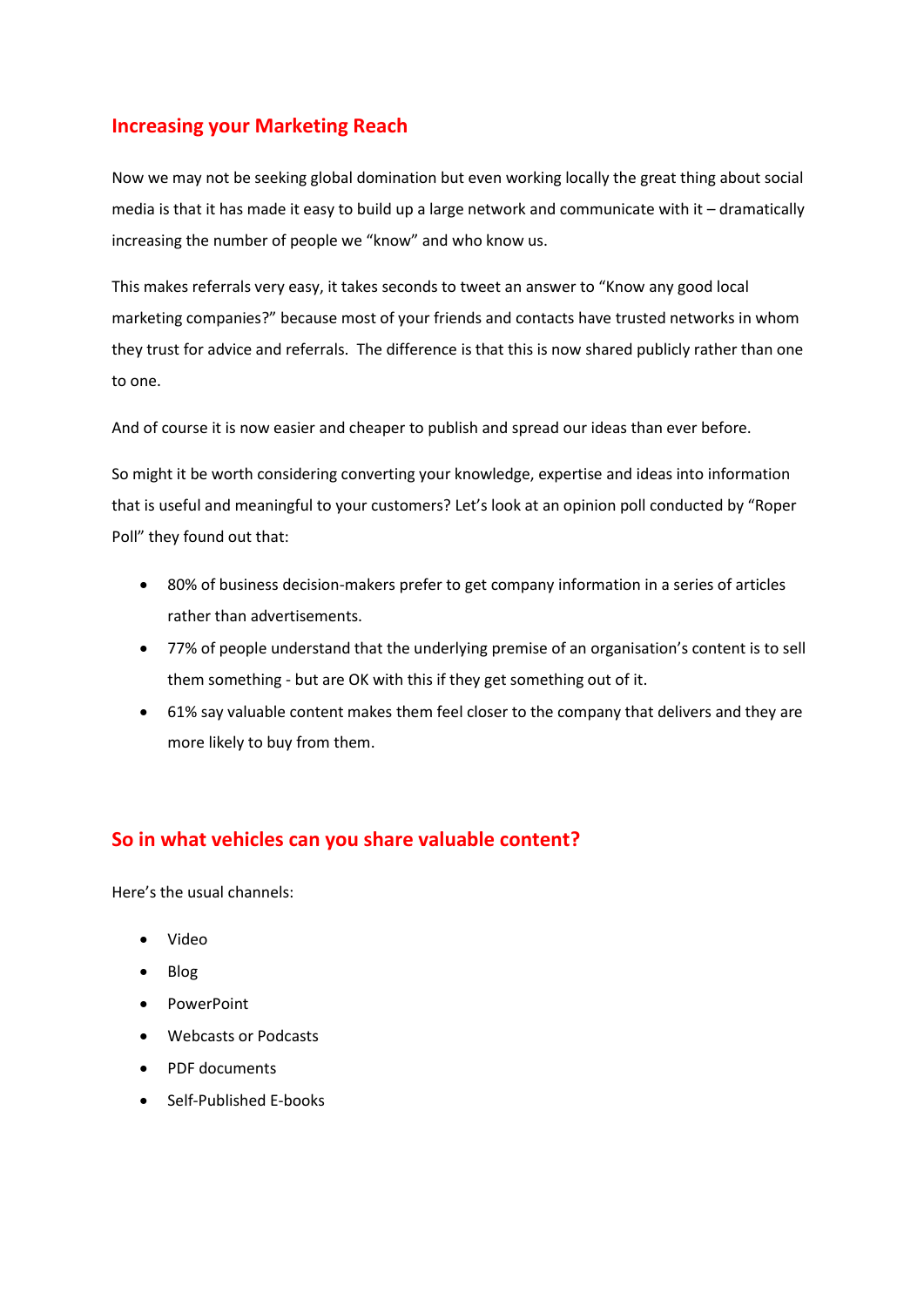## **What form might content marketing take?**

You have lots of choice:

- Cartoons
- Infographics
- **•** Sector related book reviews
- Interviews
- Guest Blogs
- Q & A's
- Surveys
- Industry research
- Case Studies
- How to do's
- What to avoid
- Market data
- Best of
- Best practice
- What's new?

## **The characteristics of websites as lead generators**

To accommodate the current ways of marketing it is necessary to ensure that your website ticks the following boxes:

- More library of content than brochure
- Created for the customer
- Clear messages
- Niche is good
- Varied content on different levels: light to deep
- Newsletter sign up
- Balance between about you/for your customers
- Fresh content
- Social media links
- Perhaps a search function